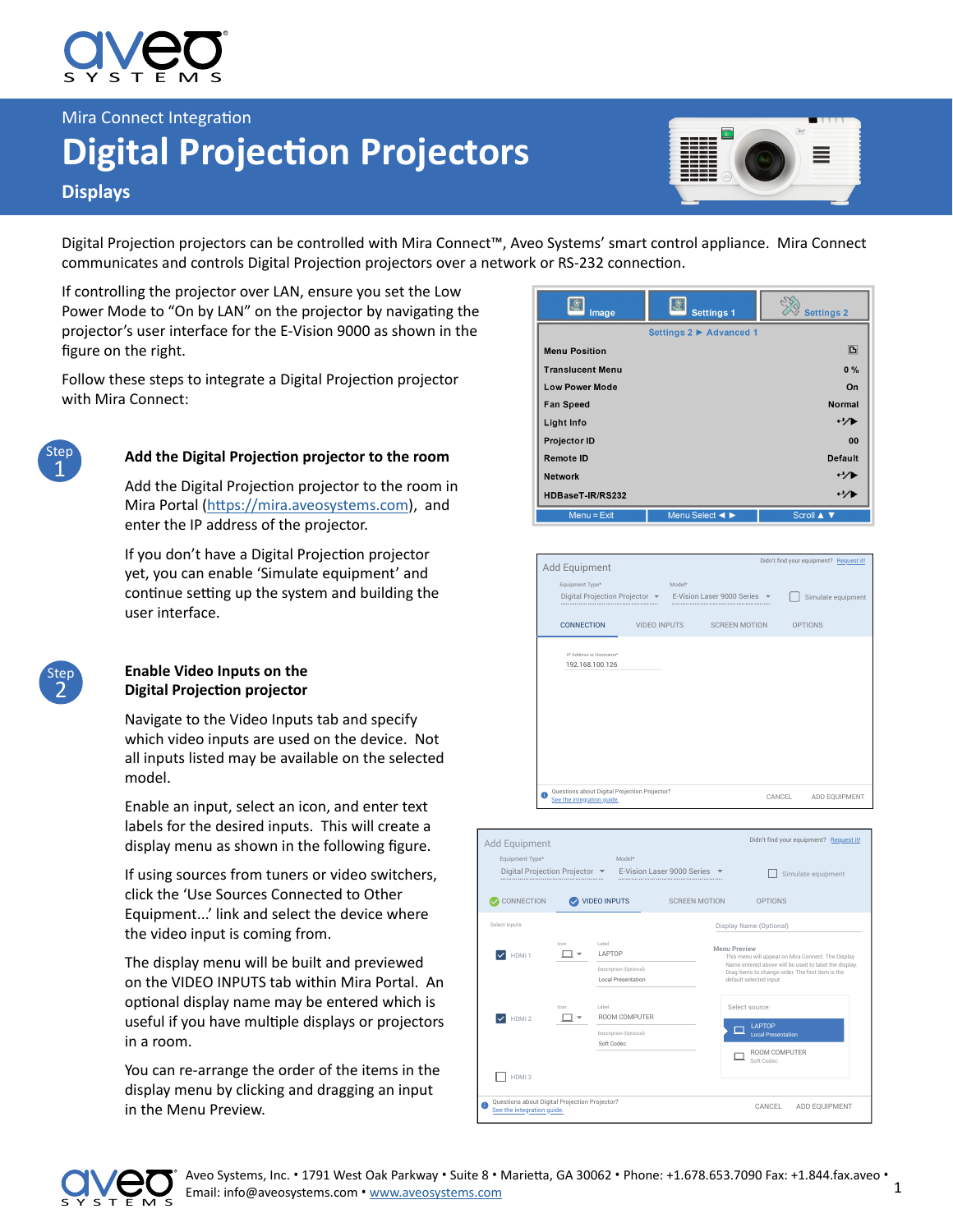Click **Add Equipment** when done to connect to the Digital Projection projector.



#### **Connect to the Digital Projection projector**

Once the equipment is added, Mira Connect will connect to the Digital Projection projector and show the status of the connection.

Mira Portal will show the equipment status as a green circle,  $\bullet$ , if the IP address is valid and Mira Connect can communicate to the device, otherwise the warning symbol, **A**, will appear indicating the IP address is not correct or Mira Connect does not have a network route to the device.

| Equipment<br>e                                                                     | <b>ADD</b> | Equipment<br>▭                                                           | <b>ADD</b> |
|------------------------------------------------------------------------------------|------------|--------------------------------------------------------------------------|------------|
| <b>Digital Projection Projector</b><br>192.168.100.126<br><b>Connection failed</b> |            | <b>Digital Projection Projector</b><br>192.168.100.126<br>Firmware: 1.00 |            |

See the [Mira Connect Administrators Guide](http://aveosystems.com/wp-content/uploads/product_pdfs/Mira_Connect_Administrators_Guide.pdf) for more information about using Mira Portal to set up Mira Connect.

Important information about the integration is summarized below.

#### **Control Interface**

- 1. Network connection using TCP, port 7000 for direct network control.
- 2. Network connection using TCP, port 4999 when using the Global Cache IP2SL for RS-232 control.

If using the Global Cache IP2SL interface for serial control, see our Global Cache [integration guide.](https://aveosystems.com/wp-content/uploads/product_pdfs/Global_Cache_Mira_Connect.pdf) Ensure the baud rate on the Global Cache IP2SL matches the baud rate configured on the display. Since the default RS-232 settings for Digital Projection projectors is 9,600 baud, no parity, 8 data bits, one stop bit, and no flow control, you will need to change the baud rate on the Global Cache device. Typically the cable is a cross-over DB9F to DB9F.



Set a static IP address, or use a 'reserved' lease on a DHCP server to ensure the IP address does not change over time. See the Global Caché [integration guide](https://aveosystems.com/wp-content/uploads/product_pdfs/Global_Cache_Mira_Connect.pdf) for how to change the baud rate and how to set a static IP address.

#### **Supported Control**

Supports power on/off, video source selection, and display blank, and audio mute control.

#### **Supported Models**

Mira Connect supports the E-Vision series and other projectors that use that same control protocol. If you have a different model that you need supported, please contact us: <https://aveosystems.com/equipment/#request>